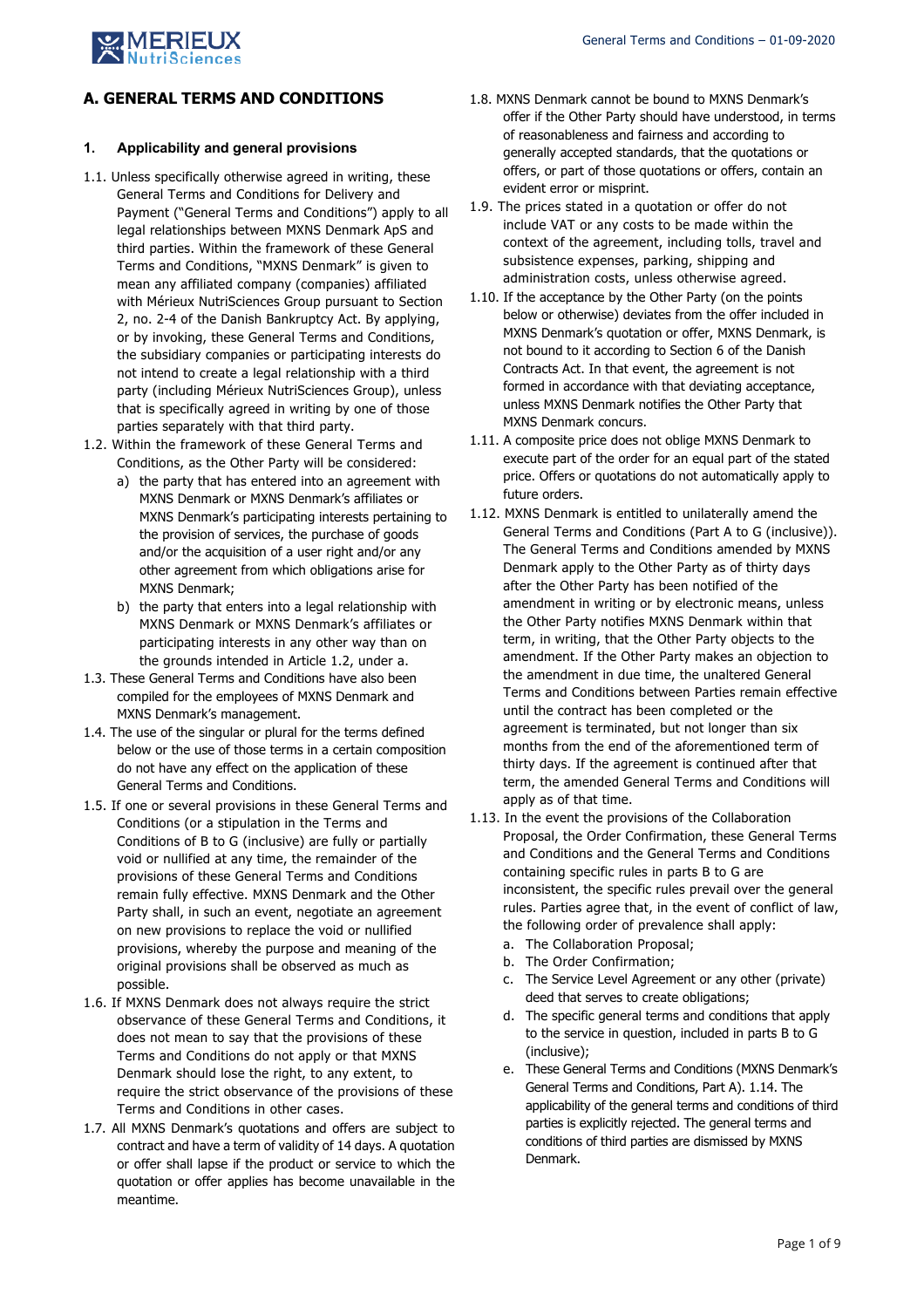

## **2. The term of the contract, the delivery periods,the execution and changes to the agreement**

- 2.1. Agreements with MXNS Denmark are concluded for an indefinite period, unless specifically otherwise agreed in writing. The effectiveness of these Terms and Conditions apply indefinitely, unless otherwise arises from the nature of the agreement or the Parties have specifically otherwise agreed in writing. The Terms and Conditions also apply to all future transactions and/or future legal relationships between MXNS Denmark and the Other Party.
- 2.2. An agreement for an indefinite term may be cancelled in writing with due observance of three months' notice.
- 2.3. If a term has been arranged or stated for the completion of certain work or for the delivery of certain items, it is never a strict deadline. If a term is exceeded, the Other Party must send MXNS Denmark written notice of default. MXNS Denmark should be offered a term of at least 4 weeks in which MXNS Denmark may as yet execute the agreement.
- 2.4. If MXNS Denmark requires information from the Other Party for the execution of the agreement, the term for the execution does not begin before the Other Party has supplied MXNS Denmark with the correct and complete information.
- 2.5. MXNS Denmark has the right to commission third parties to execute the work MXNS Denmark has been commissioned to do, even if the contract has been awarded to a specific person. MXNS Denmark decides which person or persons in MXNS Denmark's organization or outside it shall execute the contract. Furthermore, MXNS Denmark decides, on the basis of MXNS Denmark's expertise, how and with which resources the contract should be executed. The employee (s) of the MXNS Denmark remain under their management and supervision.
- 2.6. MXNS Denmark is authorised to execute the agreement in several stages and to invoice the part executed accordingly separately.
- 2.7. If the agreement is executed in stages or as subcontracts, MXNS Denmark may suspend the execution of those parts belonging to a subsequent stage or the subsequent part until the Other Party has approved, in writing, and/or paid for the results of the previous stage.
- 2.8. The Other Party should ensure that work and/or deliveries to be supplied by third parties that is (are) not part of the MXNS Denmark's work are executed in such a way and in due time that the execution of the work is not delayed by it. If a delay within the meaning of this paragraph nevertheless arises, the Other Party should notify MXNS Denmark of that delay at least 24 hours before MXNS Denmark is due to start the work. If the Other Party notifies MXNS Denmark of the delay less than 24 hours before MXNS Denmark is due to start the work, MXNS Denmark is authorised to charge the Other Party for the waiting time.
- 2.9. If MXNS Denmark and the Other Party agree that the execution of the contract is to be done fully or partially on the premises of the Other Party or of a third party designated by the Other Party, the Other Party is obliged to provide MXNS Denmark's

employee(s) with a work place equipped according to the current Working Conditions standards, including telephone and internet connections, free of charge.

- 2.10. The Other Party is authorised to reschedule scheduled visiting appointments with the person who is executing the contract at MXNS Denmark's at least 7 calendar days prior to the appointment, in agreement with MXNS Denmark and free of charge, to another date, on condition that date is not unreasonably far in the future. A request to reschedule a visiting appointment too far into the future may be considered by MXNS Denmark as a cancellation. In the event of cancellations and/or rescheduling scheduled visits too late, MXNS Denmark is entitled to charge for the full, scheduled visiting appointment to the Other Party, not including the travel expenses.
- 2.11. If, during the execution of the agreement, it emerges that, for an adequate execution of the agreement, it is necessary to change it or add to it, the Parties shall meet to discuss to amending the agreement in due time. If the nature, scope or content of the agreement, either at the request or on the instruction of the Other Party, [or] of the competent authorities, is altered and MXNS Denmark's obligations are consequently changed in terms of quality and/or quantity, it may have consequences for that which was originally agreed. As a consequence, the sum originally agreed upon could be raised or lowered. MXNS Denmark shall submit an estimate in advance insofar possible. The term originally quoted for the execution may be altered due to a change to the agreement. The Other Party accepts the possibility of a change to the agreement, including changes in price and period of execution.
- 2.12. If the agreement is changed, including by addition, MXNS Denmark is entitled to only start the execution of the agreement after the authorised person at MXNS Denmark and the Other Party have approved the quoted price for the execution and other conditions, including the time for the execution that should be arranged in that event. Not executing or not immediately executing the changed agreement does not mean that MXNS Denmark is in breach of contract and does not give the Other Party reason to dissolve the agreement. MXNS Denmark may refuse a request to change the agreement without being default if it affects, in terms of quality and/or quantity, on the work to be performed and/or on the items to be delivered within that context.
- 2.13. If the Other Party is in default regarding the proper fulfilment of the obligations the Other Party has towards MXNS Denmark, the Other Party is liable for all losses (including costs) incurred on the part of MXNS Denmark, either directly or indirectly.
- 2.14. If MXNS Denmark agrees on a fixed price with the Other Party, MXNS Denmark is nevertheless always authorised to raise that price without the Other Party being authorised, in such a case, to dissolve the agreement, if raising the price is a consequence of an entitlement or obligation by virtue of the legislation or regulation or is caused by a rise in the price of raw materials, wages or for other reasons that could not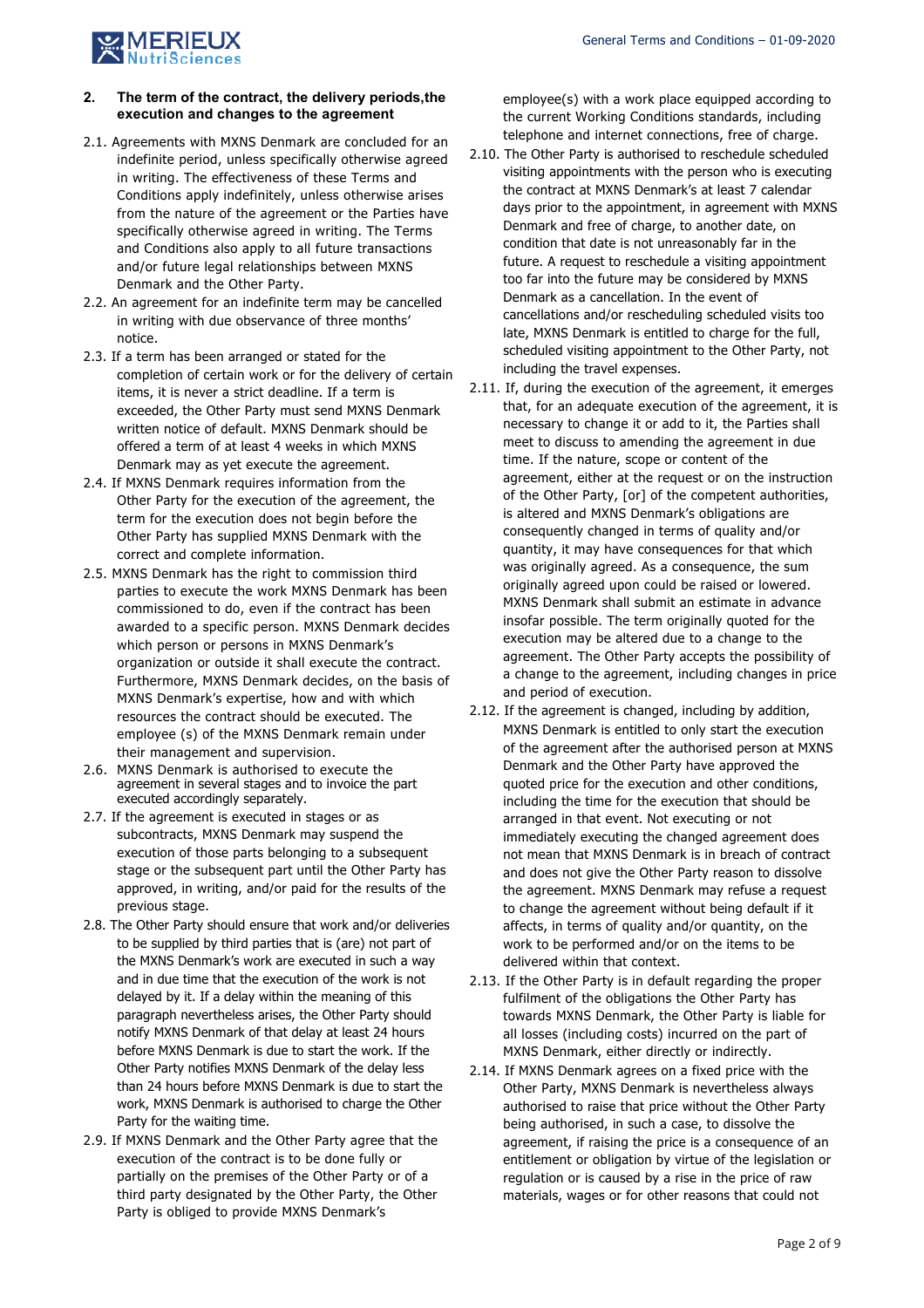

be reasonably foreseen when the agreement was concluded.

- 2.15. Cancellation of an order or contract placed by the Other Party is not possible, unless MXNS Denmark has determined otherwise in writing. If MXNS Denmark agrees to the cancellation of the order or contract by the Other Party, the Other Party shall owe compensation for damages amounting to 50% of the sum the Other Party should have paid on the execution of the agreement, unless the Parties had otherwise agreed in writing when the agreement was concluded.
- 2.16. If, as a departure from Article 2.1, MXNS Denmark and the Other Party have concluded an agreement for a specific term or if the Other Party has commissioned MXNS Denmark to execute a target contract that is terminated when complete, the agreement cannot be cancelled early. If, despite this, the Other Party terminates the agreement early, the Other Party shall owe MXNS Denmark the fee which MXNS Denmark could have claimed if the contract had not been terminated early, included the costs that had already been incurred by the date on which the agreement was terminated.
- 2.17. MXNS Denmark is authorised to use the Other Party as a reference, both during the term of the contract and after its termination, free of charge and is entitled to inform third parties in commercial messages that MXNS Denmark has provided services to the Other Party or has supplied items to the Other Party.
- 2.18. MXNS Denmark is authorised to charge the costs to the Other Party that arise because the Other Party was in default of making the execution or progress of the work possible.
- 2.19. The Other Party is not authorised to transfer the legal relationship with MXNS Denmark and/or the rights and obligations that arise from that relationship without MXNS Denmark's written consent. The Other Party is not authorised to, or allow third parties the use of the aforementioned rights and obligations without MXNS Denmark's written consent. MXNS Denmark shall not refuse to grant that consent without due reason; MXNS Denmark is authorised to set reasonable conditions for granting that consent.
- 2.20. MXNS Denmark is always entitled to transfer to third parties the agreement between MXNS Denmark and the Other Party and/or the rights and obligations that arise from that agreement without the Other Party's written consent. Insofar necessary, the Other Party grants advance consent for that transfer.
- 2.21. The Other Party confirms that neither the Other Party nor any of its suppliers is named on any U.S. or EU government denied-party list. Further, the Other Party shall not permit its users or suppliers to receive Services or access or use any results in a U.S. or EU embargoed country or in violation of any U.S. or EU export law or regulation. Notwithstanding any other provision in these General Terms and Conditions, MXNS Denmark may immediately terminate the relationship with the Other Party for noncompliance with U.S. or EU export law or regulation or in case of material risk to MXNS Denmark business or reputation.

#### **3.Suspension, dissolution and early termination of the agreement**

- 3.1. MXNS Denmark is authorised to suspend the fulfilment of the obligations or to dissolve the agreement if:
	- the Other Party fails to fulfil the Other Party's obligations arising from the agreement, fails to fulfil those obligations fully or fails to fulfil them in due time or if MXNS Denmark fears that the Other Party will not fully fulfil those obligations or will fail to fulfil them in due time;
	- the Other Party was requested to provide security for the payment of the Other Party's obligations when the agreement was concluded and the security is not forthcoming or is insufficient;
	- If, due to the delay on the part of the Other Party, MXNS Denmark cannot be required to fulfil the agreement on the conditions originally arranged any longer, MXNS Denmark is entitled to dissolve the agreement, without prejudice to the remaining entitlements accorded to MXNS Denmark by virtue of the law and the General Terms and Conditions.
- 3.2. If MXNS Denmark grants the Other Party the sublicense for the KTBA Software BV Module Document Management, for payment or otherwise, MXNS Denmark is also authorised to invoke Article 3.1 of these Terms and Conditions. In such cases as intended in Article 3.1, MXNS Denmark is also authorised to withdraw the license temporarily.
- 3.3. In the event of complaints reported in due time in accordance with these General Terms and Conditions, the Other Party is not authorised to suspend the Other Party's payment obligations to MXNS Denmark.
- 3.4. MXNS Denmark is authorised, without prejudice to MXNS Denmark's legal entitlements, to dissolve the agreement if circumstances arise of such a nature that fulfilment of the agreement becomes impossible or if otherwise circumstances arise due to which the unaltered maintenance of the agreement cannot reasonably be required of MXNS Denmark.
- 3.5. If the agreement is dissolved, the claims MXNS Denmark has against the Other Party become immediately due and payable. If MXNS Denmark suspends the fulfilment of MXNS Denmark's obligations, MXNS Denmark retains MXNS Denmark's right to claims arising from the law and the agreement.
- 3.6. If MXNS Denmark decides to suspend the fulfilment or dissolve [the agreement], MXNS Denmark can never be obliged in any way to pay compensation for loss or costs arising in any way from that suspension or dissolution.
- 3.7. If the dissolution can be attributed to the Other Party, MXNS Denmark is entitled to compensation for the loss, including the costs, arising directly and indirectly from it.
- 3.8. If the Other Party fails to fulfil the Other Party's obligations arising from the agreement and that failure justifies dissolution, MXNS Denmark is authorised to dissolve the agreement with immediate effect without any obligation on MXNS Denmark's part to pay any compensation for loss or damages, while the Other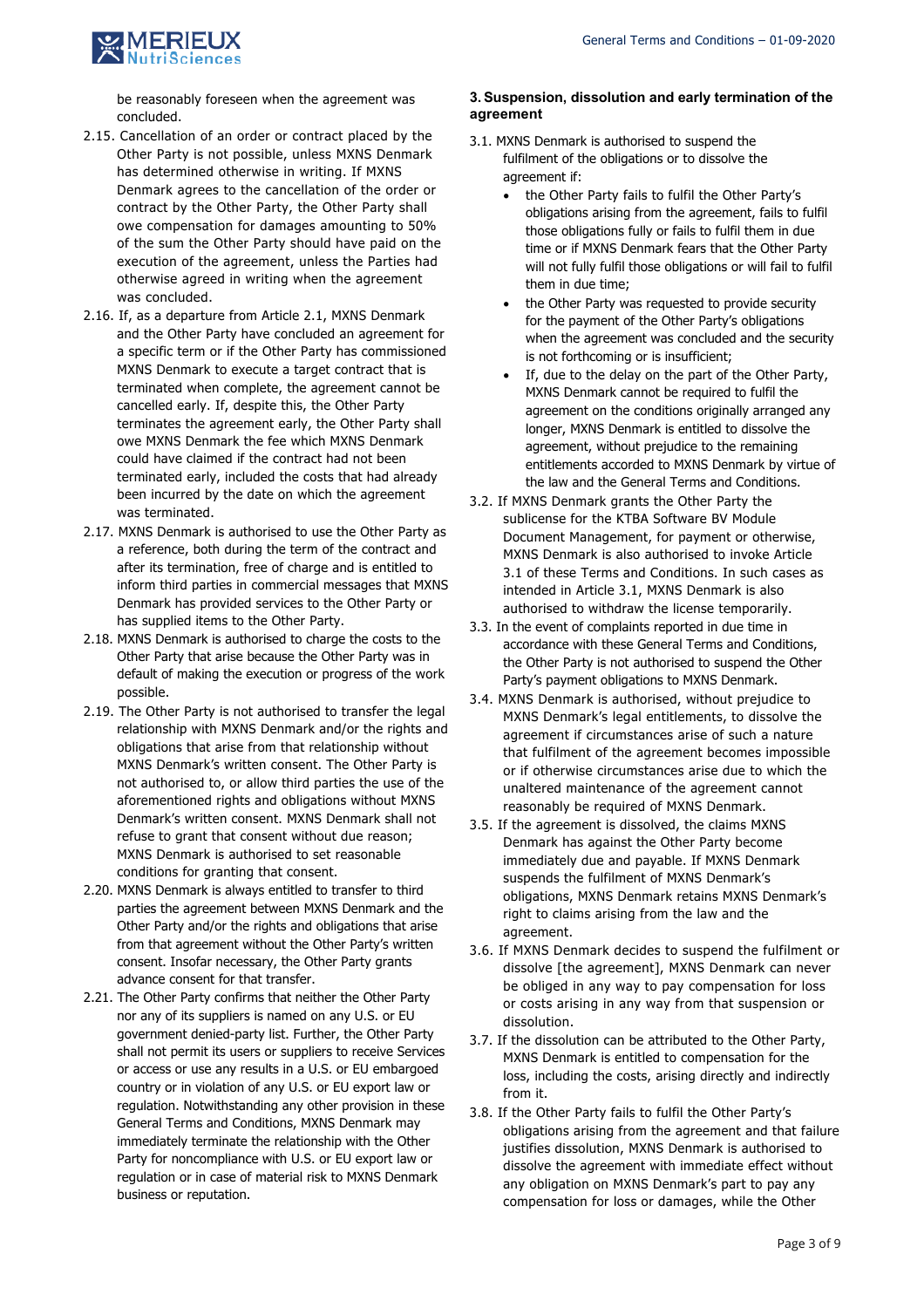

Party however, due to breach of contract, is obliged to pay compensation for loss or damages.

- 3.9. If MXNS Denmark cancels the agreement early, MXNS Denmark shall, in agreement with the Other Party, arrange the transfer of the work that is still be executed to third parties. If the cancellation is attributable to the Other Party and the transfer involves costs for MXNS Denmark, those costs will be charged to the Other Party. The Other Party is obliged to pay those costs within the term given for that payment, unless MXNS Denmark determines otherwise.
- 3.10. Sums invoiced by MXNS Denmark prior to the dissolution pertaining to performances already executed or delivered by MXNS Denmark within the context of the execution of the agreement will remain fully due and become immediately due and payable on dissolution.
- 3.11. In the event of liquidation, (application for) a moratorium or bankruptcy, attachment - if and insofar the attachment is not cancelled within three months regarding the Other Party, debt management or other circumstances due to which the Other Party cannot freely dispose of the Other Party's capital, MXNS Denmark is at liberty to terminate the agreement immediately and with immediate effect or to cancel the order or agreement without any obligation on MXNS Denmark's part to pay any compensation for loss or damage. In that event, MXNS Denmark's claims against the Other Party are immediately due and payable.
- 3.12. If the Other Party fully or partially cancels an order placed by the Other Party, the items that were ordered or prepared for that order, increased with any supply, disposal and delivery costs involved in it and the working hours reserved for the execution of the agreement, will be charged in full to the Other Party.

# **4. Force Majeure**

- 4.1. MXNS Denmark is not obliged to fulfil any obligation to the Other Party if MXNS Denmark is obstructed by circumstances that are not attributable to fault and MXNS Denmark's responsibility by virtue of the law, a legal act or according to generally accepted standards.
- 4.2. In these General Terms and Conditions, Force Majeure is understood to mean, in addition to what it means in law and caselaw, all exterior causes, foreseen or unforeseen, which MXNS Denmark cannot control but due to which MXNS Denmark is not capable of fulfilling MXNS Denmark's obligations to the Other Party. It includes job strikes at MXNS Denmark's works or at the works or third parties and (attributable) failures on the part of MXNS Denmark's suppliers, power shortages, riots, disturbances, war, war like situations, terrorist activities, extreme cold, epidemics, pandemics, delays in transport, earthquakes, fire, storm, flooding or water damage. MXNS Denmark also has the right to invoke Force Majeure if the circumstances that obstruct the (further) fulfilment of the agreement arise after MXNS

Denmark was to have fulfilled MXNS Denmark's obligations.

- 4.3. MXNS Denmark may suspend the obligations arising from the agreement for period in which the situation of Force Majeure lasts. If that period lasts longer than two months, both MXNS Denmark and the Other Party are authorised to dissolve the agreement without being obliged to pay compensation for damage to the Other Party.
- 4.4. Insofar MXNS Denmark had already partially fulfilled MXNS Denmark's obligations arising from the agreement at the time the Force Majeure situation arose or will be able to fulfil them and the fulfilled part or part that can still be fulfilled respectively is accorded independent value, MXNS Denmark is authorised to invoice the fulfilled part or part that can still be fulfilled respectively separately. The Other Party is obliged to pay that invoice as if it were for a separate agreement.

### **5. (Intellectual) property rights**

- 5.1. All items supplied by MXNS Denmark within the context of the agreement remain the property of MXNS Denmark until the Other Party has adequately fulfilled all obligations arising from the agreement(s) concluded with MXNS Denmark and from these General Terms and Conditions (in Danish: *ejendomsforbehold*).
- 5.2. In this context, the Other Party shall not invoke accession, mixing or specification of items belonging to MXNS Denmark by means of, or with, an item that belongs to the Other Party.
- 5.3. Items supplied by MXNS Denmark that are subject to retention of title pursuant to Article 5.1 cannot and may not be sold on and may never be used as a means of payment. The items are non-transferrable. The Other Party cannot and may not pledge, or in any way encumber with a limited right, the items subject to the retention of title.
- 5.4. The Other Party should always do everything that may be reasonably expected of the Other Party to protect MXNS Denmark's property rights.
- 5.5. If third parties seize items delivered under retention of title or wish to create or use rights to them, the Other Party is obliged to immediately notify MXNS Denmark.
- 5.6. The Other Party is obliged to insure the items delivered under retention of title against damage from fire, explosion and water and against theft and to allow MXNS Denmark inspection of the policy documents of those insurance policies at MXNS Denmark's request. If any sum is paid out from the insurance, MXNS Denmark is entitled to that money. Insofar it is necessary, the Other Party undertakes in advance, by accepting these General Terms and Conditions, to cooperate with everything that may (prove to) be necessary or preferable within that context.
- 5.7. In the event MXNS Denmark wishes to exercise MXNS Denmark's property rights specified in this Article, the Other Party grants the Other Party's advance and irrevocable consent to MXNS Denmark and to third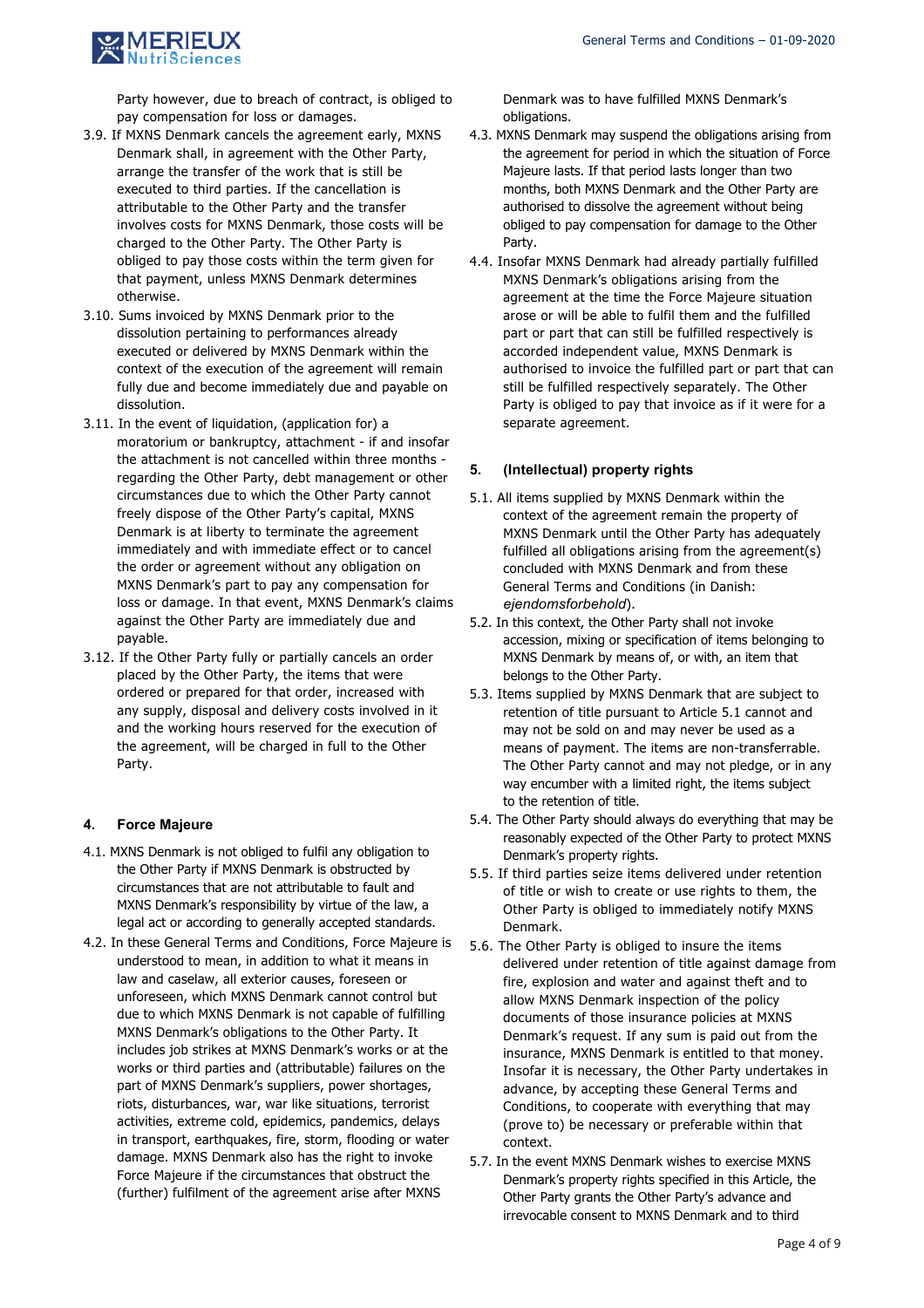

parties to be designated by MXNS Denmark to enter all those places where MXNS Denmark's property can be found and to repossess those items.

- 5.8. If MXNS Denmark has more than one claim against the Other Party and the Other Party pays one or more of those claims so that the ownership of the delivered items is transferred to the Other Party while MXNS Denmark still has a claim against the Other Party, the Parties agree that if the situation arises, an undisclosed pledge for the benefit of MXNS Denmark will be created on the items delivered by MXNS Denmark that are at the time the property of the Other Party. The undisclosed pledge will only be voided when the Other Party has fulfilled all the Other Party's obligations. MXNS Denmark is always authorised to register (or to arrange the registration of) the agreement MXNS Denmark has concluded with the Other Party and the General Terms and Conditions that apply to it with the Tax Administration.
- 5.9. The knowhow on which MXNS Denmark's services are based and texts created within the context of any agreements concluded with the Other Party, working drawings, illustrations, prototypes, scale models, moulds, designs, design sketches, films and other source and/or working material or (electronic) files are and remain the exclusive and undivided property of MXNS Denmark, or at least, MXNS Denmark is the titleholder of all related intellectual property rights, regardless of whether they had been submitted to the Other Party or are, or have been, used by the Other Party. The Other Party may only use them if that use has been specifically agreed upon with MXNS Denmark in writing. MXNS Denmark only grants non-exclusive user rights. The user right MXNS Denmark has granted to the Other Party may only be used by the Other Party for the purpose Parties have agreed upon.
- 5.10. The Other Party shall always withhold from doing anything, and/or refrain from doing anything, that may damage the rights intended in Article 5.9, either directly or indirectly. The Other Party is not authorised to use, or allow the use of, the rights intended in 5.9 or to dispose of them or to encumber them with any right without MXNS Denmark's explicit written consent. The rights granted by MXNS Denmark to the Other Party are non-transferrable, unless MXNS Denmark explicitly agrees otherwise with the Other Party.
- 5.11. All intellectual property van de Other Party remains the property of the Other Party. The Other Party grants MXNS Denmark a royalty-free, unencumbered, sub-licensable, non-exclusive license for the use and reproduction of intellectual property rights allocated to the Other Party, insofar it is necessary for the execution of the contract awarded to MXNS Denmark.

#### **6. Payment and collection costs**

6.1. Payment should be made within 20 days after MXNS Denmark's invoice has been sent to a bank account number provided by MXNS Denmark, unless it has been otherwise agreed, in writing, with MXNS Denmark. MXNS Denmark is authorised, if MXNS Denmark is in doubt as to the Other Party's solvency, always to stipulate that the invoice is paid before the delivery of the items ordered and/or before the (further) execution of the arranged work.

- 6.2. If the Other Party continues to fail to make the payment, the Other Party is default by operation of law. In that case, the Other Party will owe interest of 1.5% per month, unless the statutory commercial interest rate (as stated in the Danish Act on Late Payment of Commercial Debt (Interest) Act (in Danish: *renteloven*)) is higher, in which case the statutory commercial interest is due. The interest on the sum due will be calculated from the time the Other Party is in default until the time the full due sum is paid.
- 6.3. MXNS Denmark has the right to allow the payments made by the Other Party to serve to reduce the costs, then to reduce the interest due and finally to reduce the principal sum and current interest. The Other Party agrees with this method of allocation of payments. If the Other Party leaves several invoices unpaid, MXNS Denmark is authorised to allocate a payment made by the Other Party to an invoice to be decided by MXNS Denmark.
- 6.4. MXNS Denmark may, without falling into default, refuse an offer of payment if the Other Party indicates a sequence for the allocation of the payment of invoices. MXNS Denmark may, without MXNS Denmark falling into default, refuse the full payment of the principal sum if the due and current interest and collection costs are not paid at the same time.
- 6.5. The Other Party is never authorised to set off that which the Other Party owes to MXNS Denmark for any reason.
- 6.6. Objections against the invoiced amount do not suspend the Other Party's payment obligations.
- 6.7. If the Other Party is in default or fails to fulfil the Other Party's obligations (in due time), all reasonable costs made for acquiring the payment out of court shall be borne by the Other Party. The out-of-court costs are calculated on the basis of the customary Danish practice regarding collection costs. However, if MXNS Denmark has incurred higher costs for collection than were reasonably necessary, the actually incurred costs will qualify for compensation. Any incurred legal and enforcement costs will also be recovered from the Other Party. The Other Party also owes interest on the due collection costs.
- 6.8. If MXNS Denmark is involved in a seizure, dispute or proceedings between the Other Party and a third party, the Other Party will fully reimburse MXNS Denmark for any costs arising from it incurred by MXNS Denmark (such as legal assistance fees). All remaining exceptional costs incurred by MXNS Denmark arising from the relationship with the Other Party will be borne by the Other Party insofar reasonable.
- 6.9. MXNS Denmark is always authorised to request an advance payment from the Other Party before MXNS Denmark starts to deliver any performance. MXNS Denmark is authorised to suspend the execution of all MXNS Denmark's work until the Other Party has made an advance payment.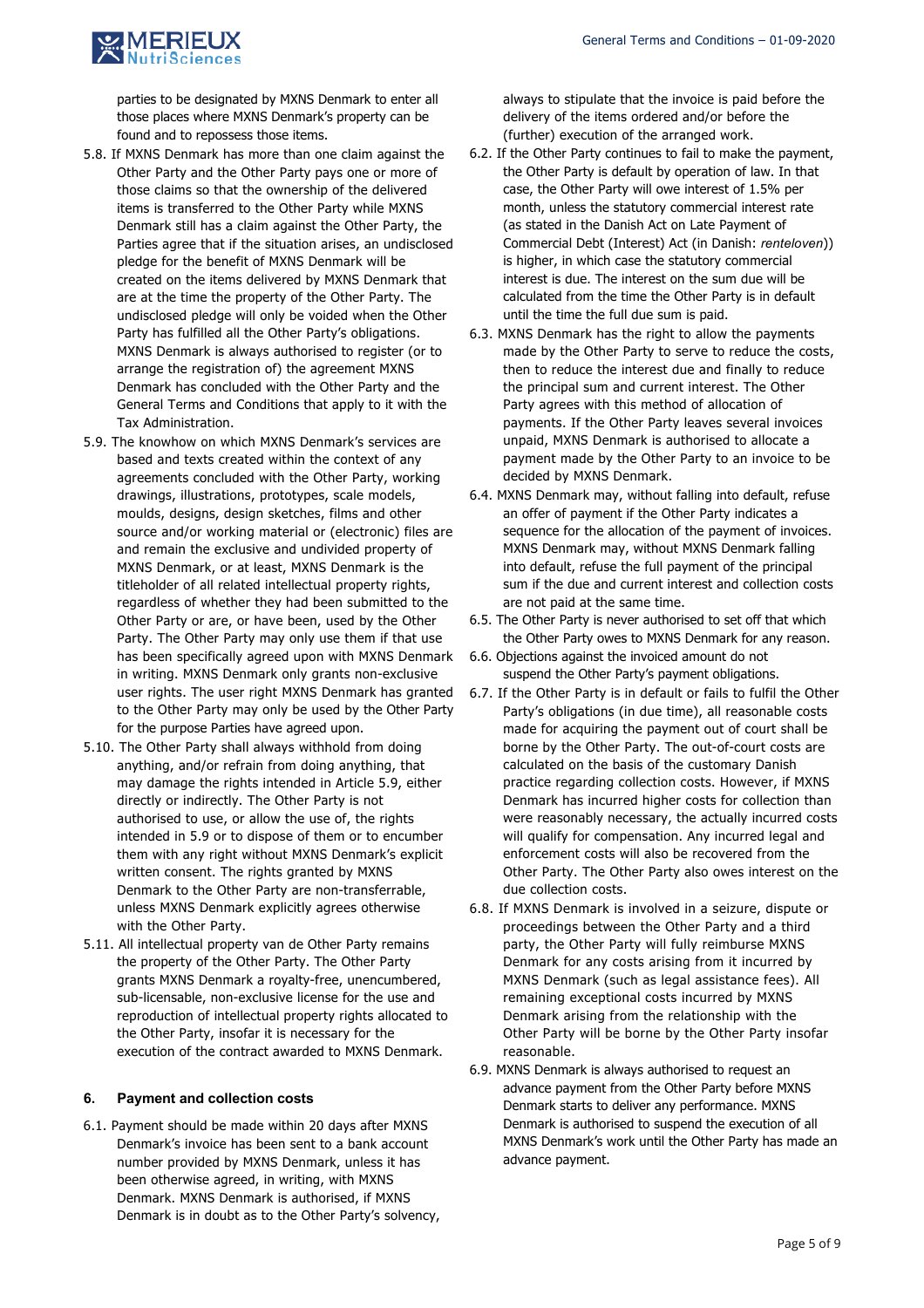

# **7. Guarantees, inspection and complaints, time limit**

- 7.1. The Other Party should submit a complaint, in writing or by email, within eight days, at the latest, of the execution of work concerning which the Other Party is of the opinion that it has not been executed adequately or if the Other Party has otherwise received a faulty performance from MXNS Denmark. If the Other Party only discovers the complaint after that period, the Other Party should inform MXNS Denmark of the complaint without delay.
- 7.2. If it has been established that a delivered performance is faulty and a complaint has been submitted in due time, MXNS Denmark shall execute the work or performance again within a reasonable period, or, if executing the work or performance is not reasonably possible, the decision of which is in the discretion of MXNS Denmark, the work or performance in question will not be charged to the Other Party. If MXNS Denmark executes the work or the performance again, the Other Party is obliged to return everything MXNS Denmark has supplied to the Other Party within the context of the faulty performance and to grant MXNS Denmark the ownership of it, unless MXNS Denmark decides otherwise.
- 7.3. If it is established that a complaint was unfounded, the costs arising from it, including the inspection costs, that MXNS Denmark has incurred, will be fully charged to the Other Party.
- 7.4. After one year has expired after MXNS Denmark has executed all the work MXNS Denmark was commissioned to do, at least, after MXNS Denmark has stated that MXNS Denmark has finished the work, all costs of repair and other work, including administration costs, shipping costs and travel expenses will be charged to the Other Party.
- 7.5. As a departure from the statutory time limits, the time limit on all Other Party's rights, cases and claims against MXNS Denmark and third parties called in by MXNS Denmark for the execution of the agreement is six months after written notice of a fault or other failure.

# **8. Liability**

- 8.1. If MXNS Denmark can be held liable, that liability is always limited to the arrangements of this provision (Article 8, Liability).
- 8.2. MXNS Denmark cannot be held liable for damage of any nature caused because MXNS Denmark based the work on incorrect and/or incomplete information supplied by, or on behalf of, the Other Party or faults in materials or equipment provided by the Other Party.
- 8.3. MXNS Denmark's liability is in any case always limited to the sum paid out by MXNS Denmark's insurance company, as and when necessary increased with MXNS Denmark's excess.
- 8.4. MXNS Denmark can only be held liable for direct damage. Direct damage is understood to mean the reasonable costs involved in establishing the cause and the scope of the damage, insofar the

establishment pertains to damage within the meaning of these Terms and Conditions, any reasonable costs made to adapt MXNS Denmark's faulty performance to the agreement insofar that faulty performance can be attributed to MXNS Denmark and reasonable costs incurred to prevent or limit damage insofar the Other Party demonstrates that those costs have led to limiting direct damage specified in these General Terms and Conditions.

- 8.5. MXNS Denmark's liability for indirect loss, including consequential loss, lost turnover, lost savings and loss incurred following business interruption is excluded.
- 8.6. MXNS Denmark cannot be held liable for damage caused by the actions or omissions of third parties involved in the execution of the contract, regardless of whether those third parties were called in by MXNS Denmark or the Other Party and regardless of the extent of the seriousness to which the those parties can be blamed in the matter of the appearance of the damage.
- 8.7. If, despite the provisions of this Article, MXNS Denmark can be held liable for any kind of damage, MXNS Denmark's liability is always be limited to twice the invoice amount for the order and/or work, at least to that part of the order and/or the work to which the liability is related. If the sum of twice the invoice amount of the order and/or work, at least to that part of the order and/or the work to which the liability pertains, is more than FUR 50,000.00, MXNS Denmark cannot be obliged to pay more than FUR 50,000.00.
- 8.8. The limitations of the liability included in this Article do not apply if the damage is attributable to willful conduct or gross negligence on the part of MXNS Denmark or MXNS Denmark's executive employees. In relation to the third parties in Article 8.6, MXNS Denmark may also invoke the limitation of liability if the damage is attributable to willful conduct or gross negligence of that third party.

# **9. Indemnification**

- 9.1. The Other Party indemnifies MXNS Denmark against any claims by third parties who incur damage related to the execution of the agreement, insofar the cause of that damage cannot be attributed to MXNS Denmark.
- 9.2. If MXNS Denmark is challenged by third parties for that reason, the Other Party is obliged to assist MXNS Denmark both in and out of court and to do all that may be expected of the Other Party without delay, including providing all necessary information and cooperation for contesting the claim introduced or to be introduced by the Other Party. If the Other Party fails to take adequate measures, MXNS Denmark is, without requiring a notice of default, authorised to take those measures as MXNS Denmark sees fit. All costs and damage incurred on the part of MXNS Denmark and third parties shall be borne by, and be the risk of, the Other Party.
- 9.3. If the Other Party is challenged by a third party claiming that the third party has incurred, or is in danger of incurring, damage caused by the items delivered to the Other Party by MXNS Denmark or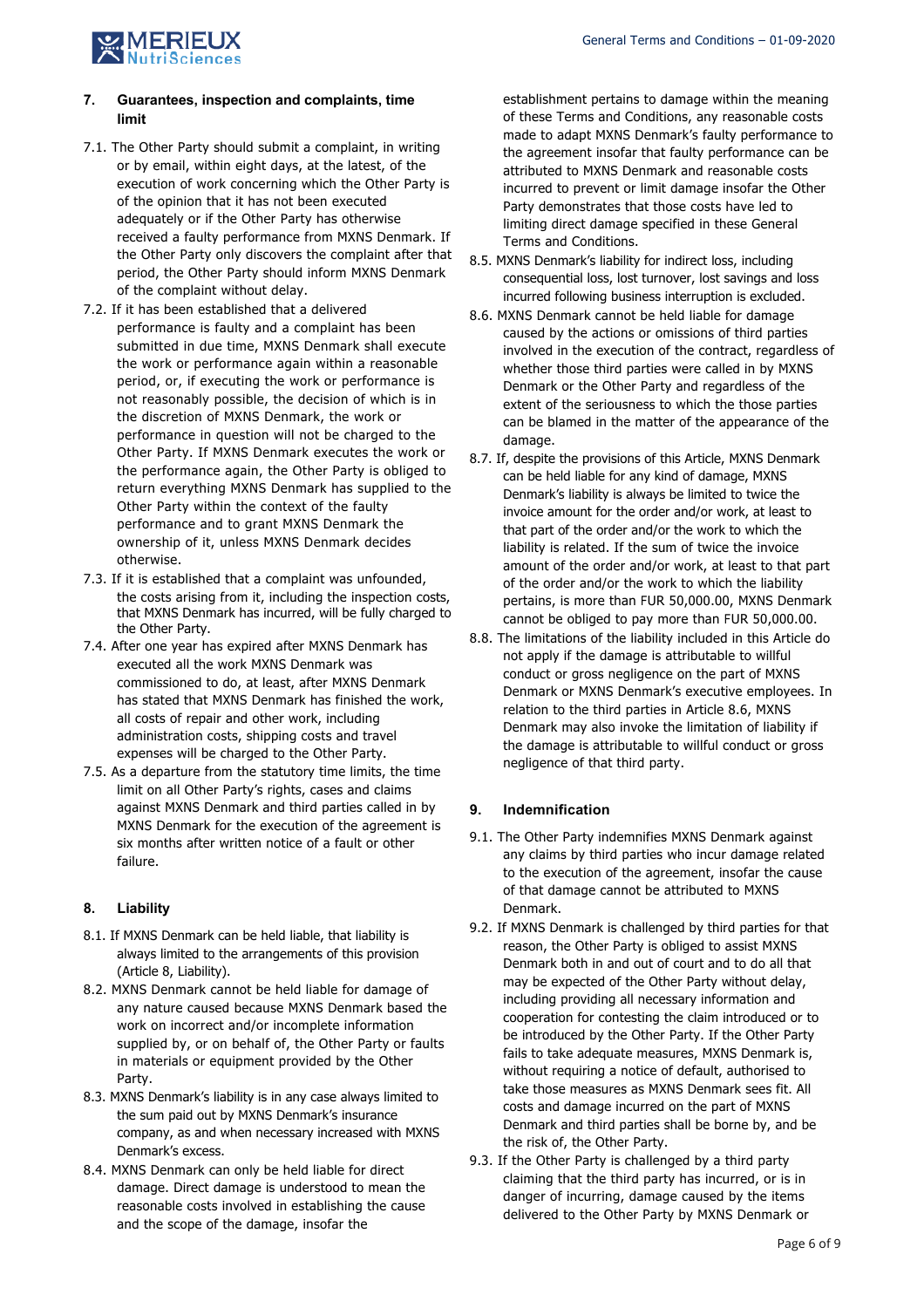

caused by the work done by MXNS Denmark, the Other Party shall immediately notify MXNS Denmark.

### **10. Confidentiality**

10.1. MXNS Denmark shall make every effort to maintain confidentiality concerning the contents of the contract, the information supplied by the Other Party and the results of the work done in accordance with the contract. The duty of confidentiality does not apply if and insofar said information and/or results are intended for public disclosure or if MXNS Denmark is obliged to disclose that information and/or results pursuant to legal provisions. The duty of confidentiality also does not apply in relation to third parties called in for the execution of the contract. The duty of confidentiality also does not apply insofar the information is generally known or if MXNS Denmark was already familiar with it before MXNS Denmark started the execution of the work.

## **11. Transfer prohibition**

- 11.1. The Other Party, the Other Party's subsidiaries, group undertakings, participating interests and/or the Other Party's actual or legally affiliated companies, persons and/or associations of persons are prohibited from,
	- a) for the term of any agreement concluded between MXNS Denmark and the Other Party and
	- b) for a period of one year after the termination of the agreement between MXNS Denmark and the Other Party,
	- c) regardless of the reason and cause of the termination of the agreement,

to employ persons employed by MXNS Denmark or persons left MXNS Denmark's employment less than one year prior to the time they were contacted by the Other Party

and/or

- a) otherwise commission them to do work, paid or unpaid, at their companies and/or
- b) to negotiate with those persons about that.
- 11.2. If the provisions of Article 11.1 are violated, the Other Party will incur an immediately payable fine, which is not subject to judicial mitigation, of FUR 50,000.00 per violation and also FUR 2000.00 for every day the violation continues, without prejudice to MXNS Denmark's right to claim full compensation for loss and/or the discontinuation of the violation and without prejudice to MXNS Denmark's right to claim the fine arranged by contract with the employee.
- 11.3. The Other Party has an obligation to MXNS Denmark to inform the Other Party's subsidiaries, group undertakings, participating interests and/or the Other Party's actual or legally affiliated companies, persons and/or associations of persons of the provisions of Article 11.1.
- 11.4. The Other Party is not permitted, without MXNS Denmark's specific, written consent, to make the persons who are executing the contract for MXNS Denmark available to third parties. If the Other Party supplies staff, with MXNS Denmark's written

consent, to third parties, the Other Party should ensure that the Other Party registers in the Trade Register that the Other Party's operations (also) include supplying manpower.

11.5. If MXNS Denmark, for any reason, including a limitation under public law, cannot successfully invoke Article 11.1 of these Terms and Conditions, the Other Party shall owe MXNS Denmark a compensation of FUR 50,000.00 for the services provided by MXNS Denmark in connection with the supply, recruitment or education of the manpower in question.

#### **12. Personal data and GDPR**

- 12.1. **Processing of personal data** MXNS Denmark and the Other Party agree to always process personal data in accordance with the applicable regulations with regard to personal data, in particular the General Data Protection Regulation (GDPR) (FU) 2016/679 and the General Data Protection Regulation Implementation Act (hereinafter "applicable legislation") and these terms and conditions. If the word "processing" or a conjugation thereof is used in this article, this means processing within the meaning of the applicable legislation. If the Counterparty or MXNS Denmark believes that an instruction violates applicable legislation or law, it should immediately notify the other Party
- 12.2. **Processor / process controller** For processing personal data with regard to entering into or maintaining the mutual commercial relationship, both the Other Party and MXNS Denmark act as controller. For the processing of personal data as part of the execution of the assignment given to MXNS Denmark, the Other Party will always act as Controller and MXNS Denmark as Processor as referred to in the applicable legislation and in accordance with the applicable legislation. The Other Party as process controller will ensure that it always communicates to MXNS Denmark in a timely manner what it requires from MXNS Denmark as processor. The Other Party ensures that it has the data processed in accordance with the applicable legislation.
- 12.3. Purposes of processing: MXNS Denmark only processes personal data for the execution of the assignments it has been given, for the acquisition of such assignments in the future and / or the collection of management information for internal use.
- 12.4. The data to be processed: MXNS Denmark processes the following data: surname, (first) name, postal address, e-mail address, telephone number, fax number, numbers and / or names for the use of video calls such as Microsoft Teams of Zoom, profession, company, IP address. If MXNS Denmark as a controller carries out sensory studies or consumer tests, the personal data to be processed will be more precisely specified in a specific document. If the Other Party acts as controller, the Other Party will ensure that the personal data to be processed are always accurately specified in a specific document from which it follows which personal data it processes or has processed for which purpose. In carrying out the assignments granted to it, MXNS Denmark acts exclusively on behalf of and on behalf of the Other Party, on the basis of the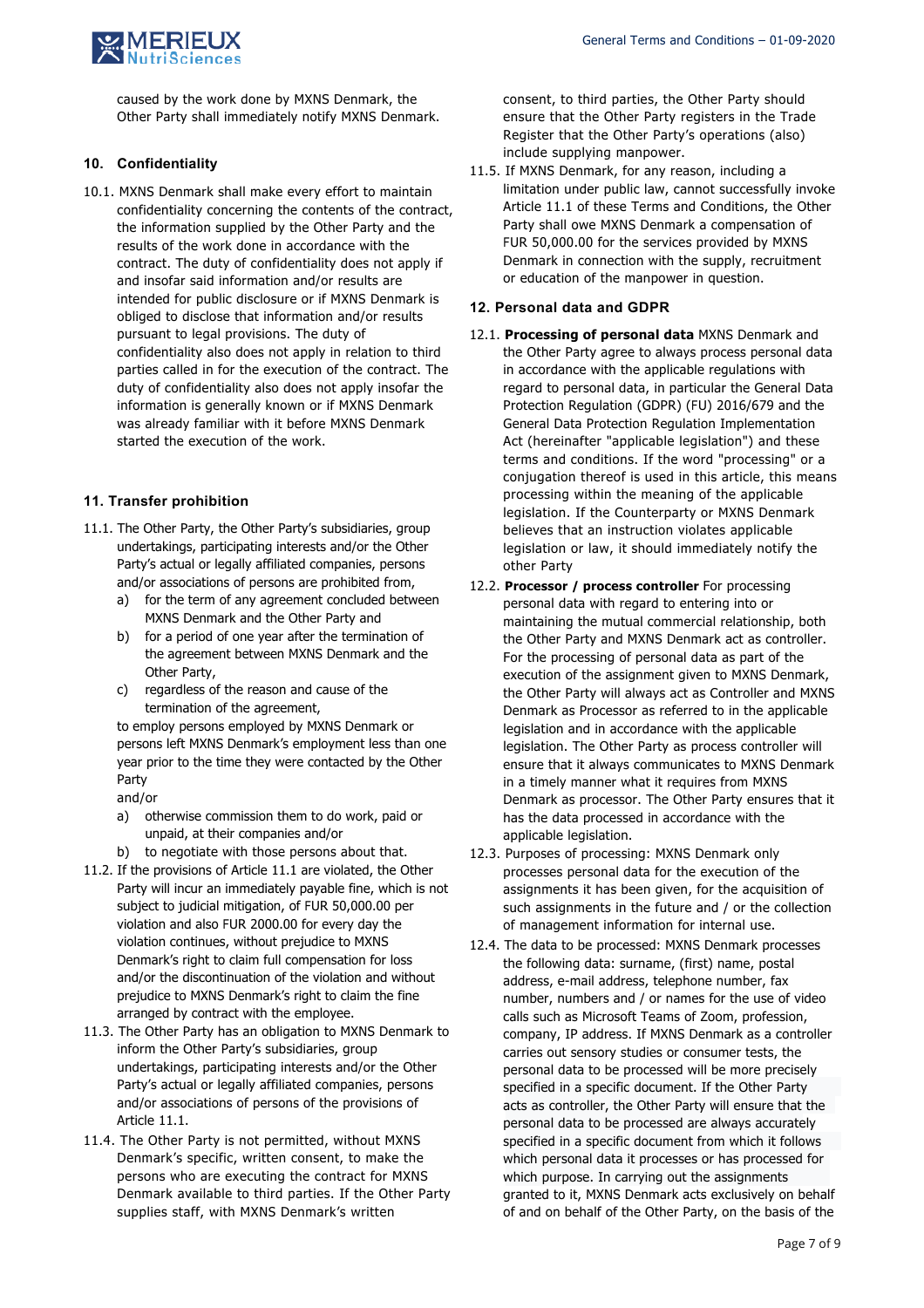

content of this article and for the sole purpose of carrying out the assignment granted to MXNS Denmark.

- 12.5. Duration of the processing: The processing takes place during the term of the assignment agreement that MXNS Denmark has concluded with the Other Party. Collected and processed personal data can be stored and archived by MXNS Denmark during an archiving period that is equal to the legal retention periods that apply in the Netherlands for the storage of data. The filing period commences after MXNS Denmark has completed the Other Party's order.
- 12.6. Transfer of personal data: MXNS Denmark will not transfer Personal Data to a country outside the European Economic Area ("EEA"), unless the Other Party has explicitly allowed such written transfer. Notwithstanding the above, MXNS Denmark is expressly authorized to transfer personal data processed under the terms of these Terms and Conditions to one or more of its factually or legally affiliated companies within the Merieux Nutrisciences Group, whether or not within the EEA, that are involved in the processing and in a broader sense in the execution of the assignment and or the facilitation of MXNS Denmark in the execution of the assignment. Data transfer outside the EEA will only take place in accordance with the applicable law of the country outside the EEA in which the data is processed. The Counterparty acknowledges and agrees that MXNS Denmark uses external service providers outside the EEA, including the United States, to (i) store and host some of its data; and (ii) the operation of software applications in use such as its CRM.
- 12.7. Data subjects' rights: Data subjects have the right to access their personal data, requests for rectification or deletion, a right to object to the processing and a right to be forgotten, a right to restriction of processing, data transfer and the right not to be subject to a decision based solely on automated processing. Any request from data subjects to exercise their rights should be sent to dpo@mxns.com and will be processed within a reasonable time.

### **13. Applicable law, disputes and evidence**

- 13.1. All legal relationships to which MXNS Denmark ApS is party are governed exclusively by Danish law, including if an obligation is executed fully or partially outside Denmark or if the party involved in that legal relationship has its residence [registered office] there. The applicability of the Vienna Sales Convention is excluded.
- 13.2. The court of the district in which MXNS Denmark ApS has its registered office is, by exclusion, competent to hear disputes, unless the law mandatorily prescribes otherwise. Nonetheless, MXNS Denmark ApS has the right to submit the dispute to the court competent by law.
- 13.3. If there exists a difference between the Danish version and the English version of these terms which is relevant to the interpretation of these terms (part A to G), the Danish meaning will prevail above the English meaning. For the explanation of the intention of the parties, the Danish version always prevails above the English version.